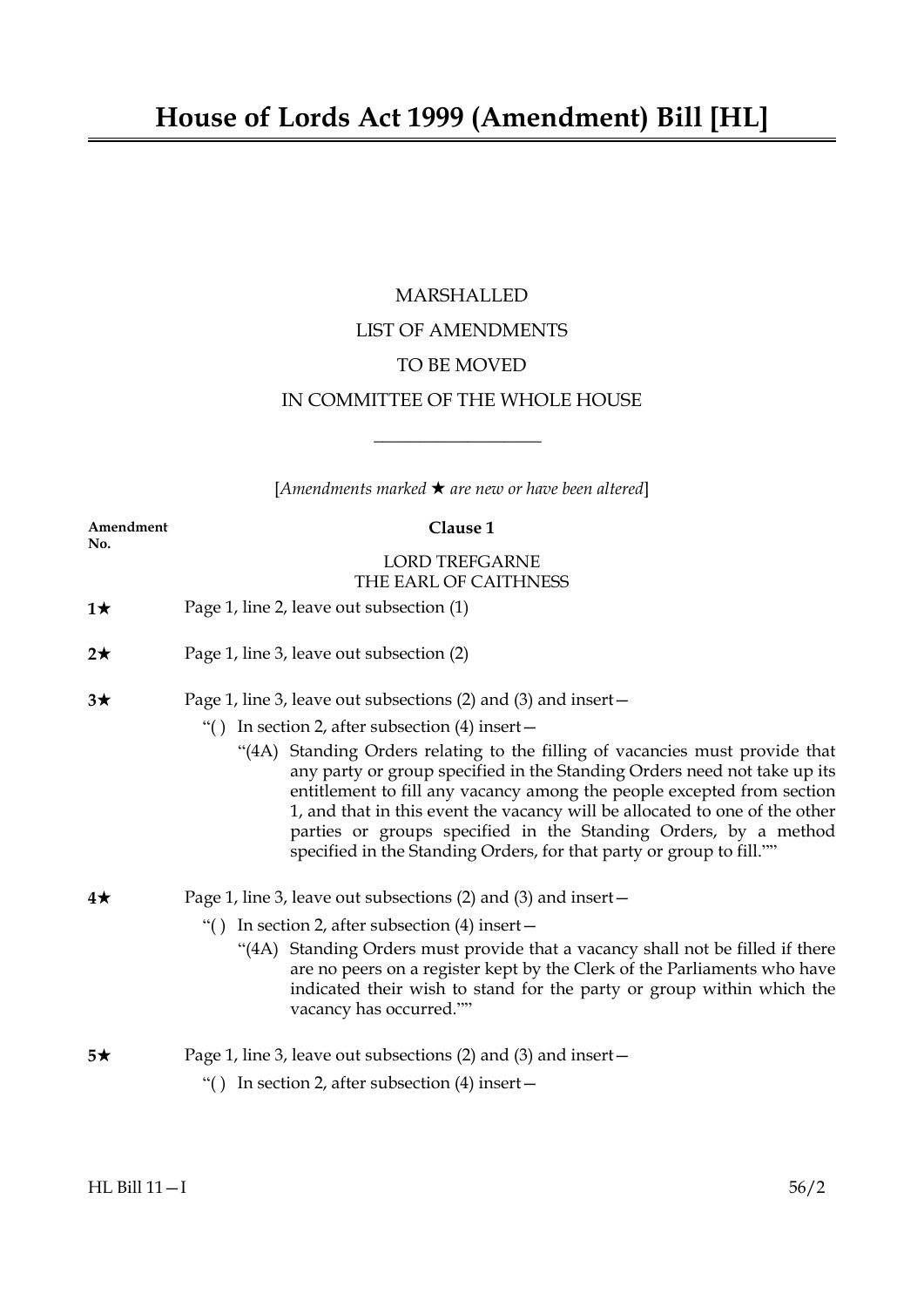- "(4A) Standing Orders must provide that vacancies amongst the 90 excepted hereditary peers which are reserved for a political party must be filled by a method which increases the representation of the party which is most under-represented in the House comparing the proportion of politically affiliated Members of the House who are members of that party with the proportion of votes cast for that party at the most recent general election.""
- $6\star$  Page 1, line 3, leave out subsections (2) and (3) and insert
	- "( ) In section 2, after subsection (4) insert—
		- "(4A) Standing Orders must provide that in any by-election to fill a vacancy for a specified party or group, the electorate shall consist of any hereditary peer (whether or not excepted under this section) who has registered with the Clerk of the Parliaments as a member or supporter of that group.""
- **7★** Page 1, line 3, leave out subsections (2) and (3) and insert—
	- "( ) In section 2, after subsection (4) insert—
		- "(4A) Standing Orders must provide that any vacancy shall be open to any hereditary peer, and that the method used for the by-election to fill that vacancy, including the electors eligible to vote, shall not be based on any party political affiliation.""
- **8★** Page 1, line 3, leave out subsections (2) and (3) and insert—
	- "( ) In section 2, after subsection (4) insert—
		- "(4A) Standing Orders must provide that vacancies amongst the 90 excepted hereditary peers are filled by a method which ensures that the excepted hereditary peer is younger than the average age of Members of the House of Lords at the time the vacancy occurs.""
- **9★** Page 1, line 3, leave out subsections (2) and (3) and insert—
	- "( ) In section 2, after subsection (4) insert—
		- "(4A) Standing Orders must provide that future vacancies must be filled using a method which ensures that over time excepted hereditary peers are elected on a basis which provides for the equitable representation of each country and region of the United Kingdom.""
- **10**★ Page 1, line 3, leave out subsections (2) and (3) and insert—
	- "( ) In section 2, after subsection (4) insert—
		- "(4A) Standing Orders must provide that future vacancies must be filled using a method which ensures that over time excepted hereditary peers are elected on a basis which provides for a fair representation of Scottish peerages.""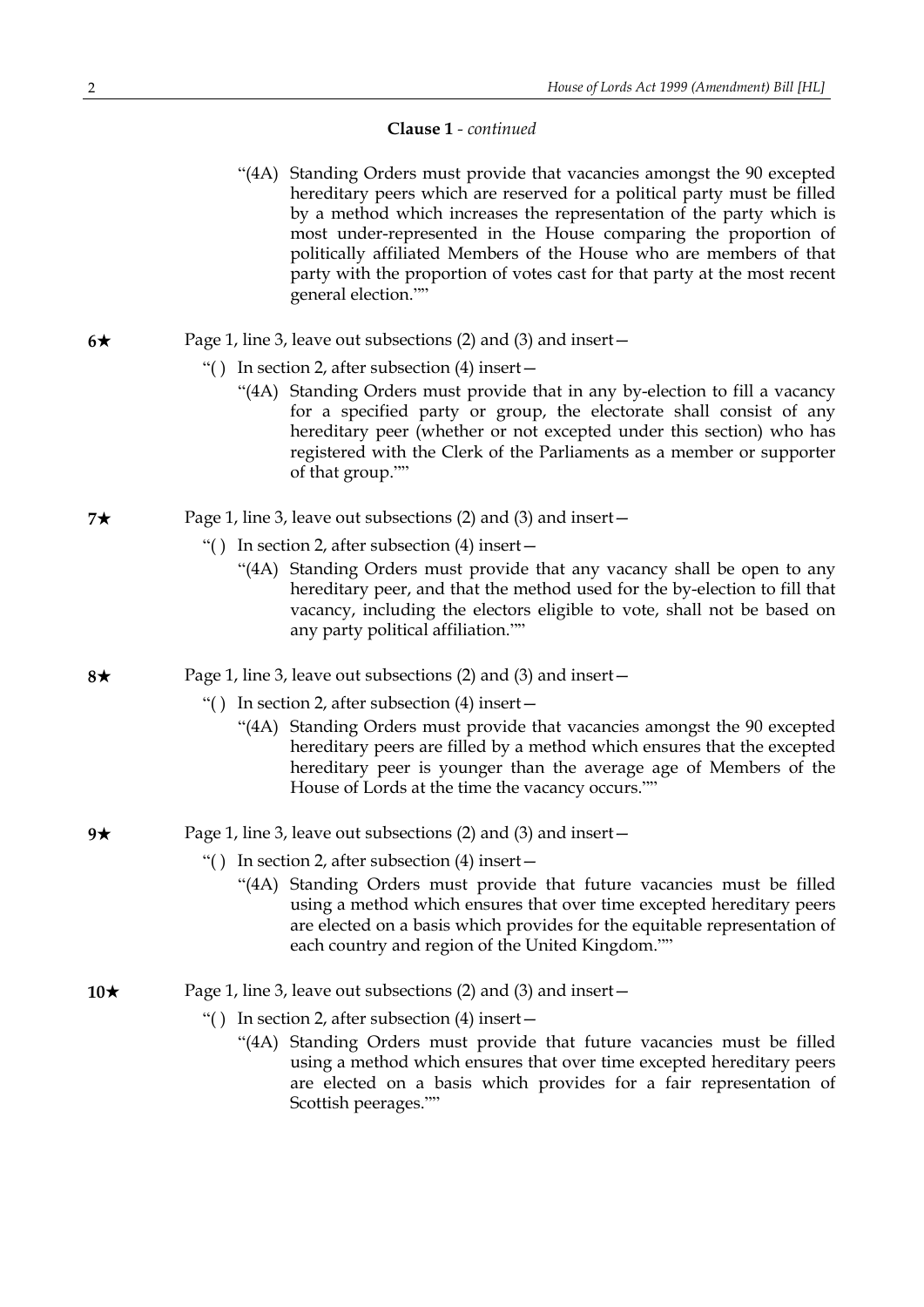**11** $\star$  Page 1, line 3, leave out subsections (2) and (3) and insert

- "( ) For section 2(4) substitute—
	- "(4) Standing Orders must make provision for filling vacancies among the people excepted from section 1 through a nomination and selection process run by the House of Lords Appointments Commission.""

## LORD NORTHBROOK

- **12★** Page 1, line 3, leave out subsections (2) and (3) and insert—
	- "() For section 2(3) to (5) substitute  $-$ 
		- "( ) Standing Orders must provide that—
			- (a) the 90 people shall be excepted for the duration of a Parliament; and
			- (b) the Hereditary Peers Commission shall, at the beginning of each Parliament, determine which holders of hereditary peerages shall fill the 90 places provided for in subsection (2).
		- ( ) Schedule (*Hereditary Peers Commission*) makes provision about the Hereditary Peers Commission.""
- **13★** Page 1, line 3, leave out subsections (2) and (3) and insert—
	- "( ) In section 2, after subsection (4) insert—
		- "(4A) Standing Orders must provide that future vacancies shall be filled using a method which ensures that over time excepted hereditary peers are elected on a basis which provides for a fair representation of hereditary peers representing Northern Ireland and Scotland, over time reaching the same proportion in relation to the total number of excepted hereditary peers as the proportion of MPs for Northern Ireland, or Scotland, in relation to the total number of MPs in the House of Commons.""

# LORD TREFGARNE THE EARL OF CAITHNESS

- **14★** Page 1, line 5, at end insert "or a person holding the office of Earl Marshal"
- **15**★ Page 1, line 5, at end insert "or a person performing the office of the Lord Great Chamberlain"
- **16**★ Page 1, line 5, at end insert "or a person holding the office of Earl Marshal or performing the office of the Lord Great Chamberlain"
- **17★** Page 1, line 5, at end insert ", unless that person was recorded as voting in support of the passing of the House of Lords Act 1999"
- **18**★ Page 1, line 5, at end insert ", and except a person who is elected in accordance with Standing Orders of the House to serve as a Deputy Speaker"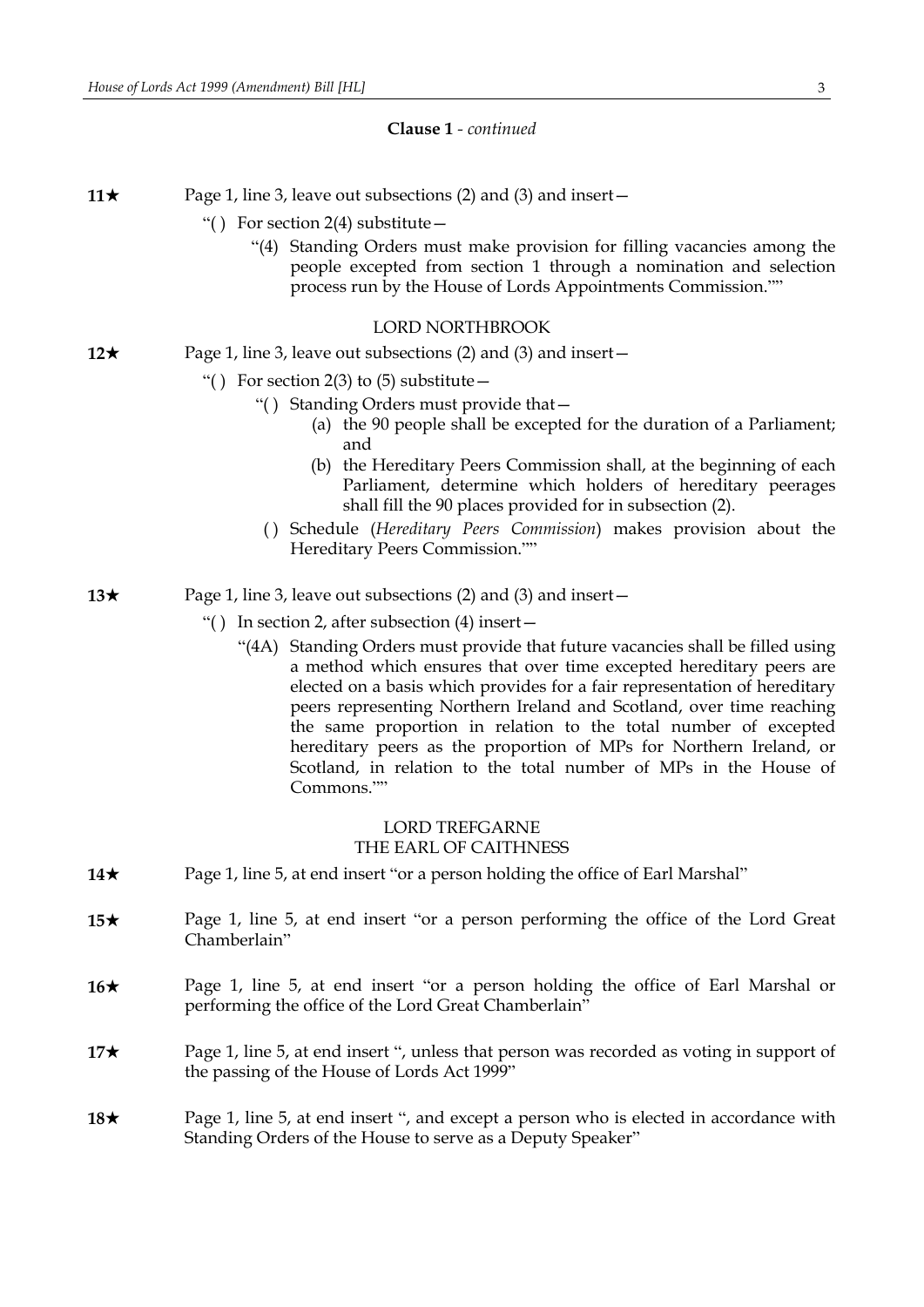**19★** Page 1, line 5, at end insert ", and except a person who is elected in accordance with Standing Orders of the House to serve in any office that the House may require"

## LORD NORTHBROOK

- **20★** Page 1, line 5, at end insert "and the child who succeeds to the person's peerage, on the death of that person"
- **21**★ Page 1, line 5, at end insert "and, in addition, the person holding the office of Earl Marshal and the person performing the office of Lord Great Chamberlain, if the holder of a hereditary peerage which, before the passing of the House of Lords Act 1999, would have entitled the holder to a writ of summons to Parliament"
- **22**\* Page 1, line 5, at end insert "and, in addition, any holder of a hereditary peerage who is styled His or Her Royal Highness"
- **23** $\star$  Page 1, line 5, at end insert "or a person who fulfils the requirements of subsection (2A).
	- (2A) A person fulfils the requirements of this subsection if  $-$ 
		- (a) there is a vacancy amongst the 90 hereditary peers excepted under the House of Lords Act 1999;
		- (b) one of the degrees of the peerage is unrepresented amongst the remaining excepted hereditary peers; and
		- (c) the person is elected in accordance with Standing Orders of the House of Lords, by an electorate consisting of hereditary peers of that degree of the peerage, to fill the vacancy as an elected hereditary peer representing that degree of the peerage."
- **24**★ Page 1, line 5, at end insert "or a person who fulfils the requirements of subsection (2A).
	- $(2A)$  A person fulfils the requirements of this subsection if  $-$ 
		- (a) there is a vacancy amongst the 90 hereditary peers excepted under the House of Lords Act 1999;
		- (b) one of the degrees of the peerage is represented by fewer than five excepted hereditary peers amongst the remaining excepted hereditary peers; and
		- (c) the person is elected in accordance with Standing Orders of the House of Lords, by an electorate consisting of hereditary peers of that degree of the peerage, to fill the vacancy as one of the five elected hereditary peers representing that degree of the peerage."

LORD TREFGARNE THE EARL OF CAITHNESS LORD NORTHBROOK

**25**★ Page 1, line 6, leave out subsection (3)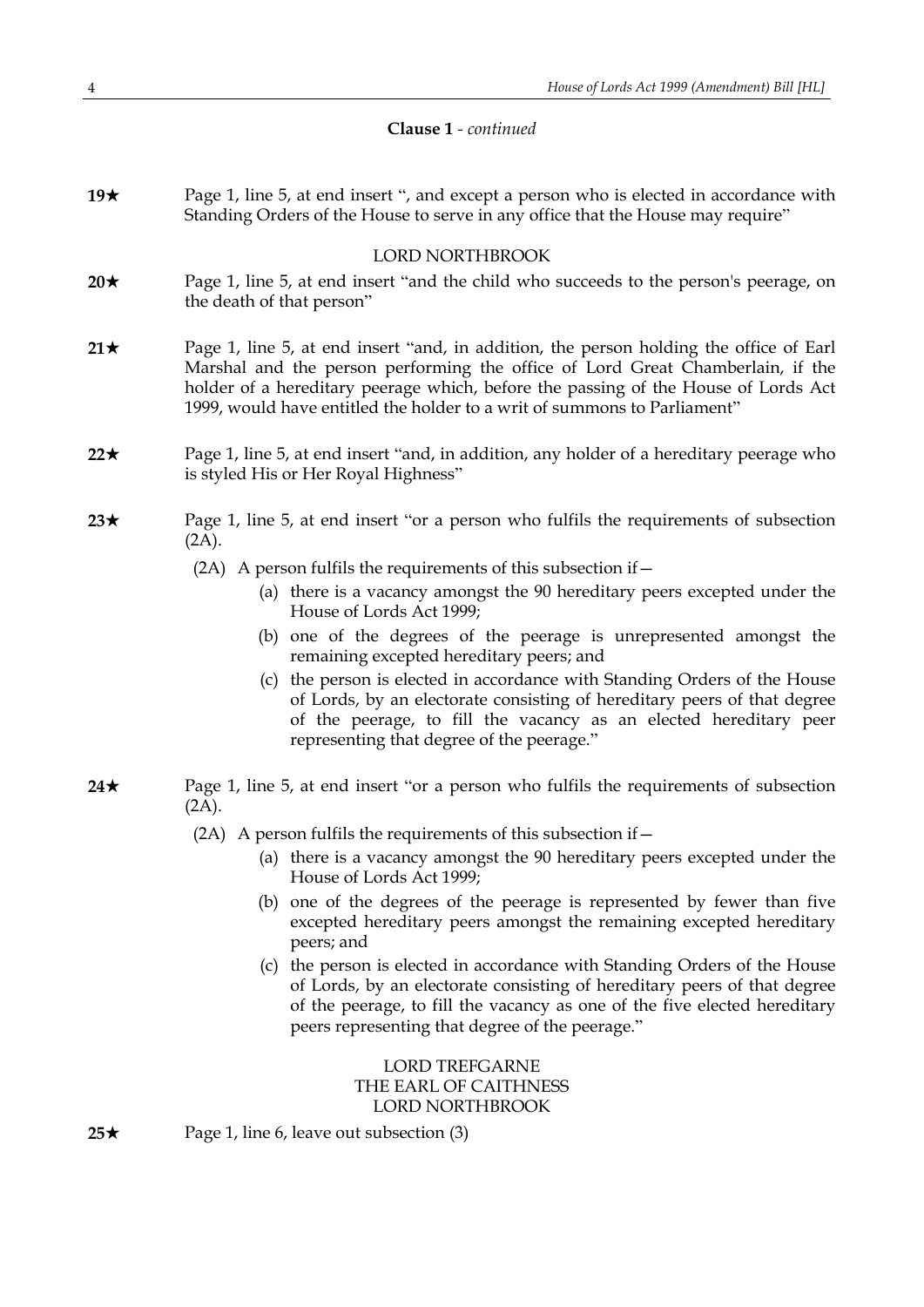# LORD MANCROFT

| $26\star$ |                                           | Page 1, line 6, at end insert -                                                                                                                                                                                                                                                                                                                                                          |  |  |
|-----------|-------------------------------------------|------------------------------------------------------------------------------------------------------------------------------------------------------------------------------------------------------------------------------------------------------------------------------------------------------------------------------------------------------------------------------------------|--|--|
|           |                                           | "() Any hereditary peer holding the office of Earl Marshal, or performing the<br>office of Lord Great Chamberlain, shall be a member of the House of Lords by<br>virtue of their office."                                                                                                                                                                                                |  |  |
|           |                                           | <b>LORD TREFGARNE</b>                                                                                                                                                                                                                                                                                                                                                                    |  |  |
| 27        |                                           | Page 1, line 7, leave out subsection (4)                                                                                                                                                                                                                                                                                                                                                 |  |  |
| 28        |                                           | Page 1, line 10, leave out subsection (5)                                                                                                                                                                                                                                                                                                                                                |  |  |
| 29        | Page 1, line 13, leave out subsection (6) |                                                                                                                                                                                                                                                                                                                                                                                          |  |  |
|           |                                           | LORD GROCOTT                                                                                                                                                                                                                                                                                                                                                                             |  |  |
| 30        | Page 1, line 14, leave out "of the"       |                                                                                                                                                                                                                                                                                                                                                                                          |  |  |
|           |                                           | LORD NORTHBROOK                                                                                                                                                                                                                                                                                                                                                                          |  |  |
| $31\star$ |                                           | Page 1, line 16, at end insert –                                                                                                                                                                                                                                                                                                                                                         |  |  |
|           |                                           | "(7) After Schedule 1 insert -                                                                                                                                                                                                                                                                                                                                                           |  |  |
|           |                                           | "SCHEDULE 1A                                                                                                                                                                                                                                                                                                                                                                             |  |  |
|           |                                           | <b>HEREDITARY PEERS COMMISSION</b>                                                                                                                                                                                                                                                                                                                                                       |  |  |
|           | $\mathbf{1}$                              | The Hereditary Peers Commission ("the Commission") shall comprise<br>two people nominated by the leader of each political party which<br>gained more than 10% of the share of the vote at the previous general<br>election.                                                                                                                                                              |  |  |
|           | $\overline{2}$                            | The Clerk of the Crown in Chancery shall be the secretary of the<br>Commission and shall provide it with necessary resources.                                                                                                                                                                                                                                                            |  |  |
|           | 3                                         | The secretary shall maintain a register of hereditary peers who wish to<br>be members of the House of Lords.                                                                                                                                                                                                                                                                             |  |  |
|           | $\overline{4}$                            | The Commission must meet within one week of the proclamation of the<br>summoning of a new Parliament to decide which hereditary peers will<br>be members of the House of Lords for the duration of that Parliament.                                                                                                                                                                      |  |  |
|           | 5                                         | The Commission must take into account the following factors –<br>(a) party balance;<br>$(b)$ age;<br>(c) interests and expertise; and<br>(d) commitment to participate.                                                                                                                                                                                                                  |  |  |
|           | 6                                         | In exercising its functions, the Commission must ensure that, at the<br>outset of a Parliament, the party balance amongst the hereditary peers<br>who are to be members of the House of Lords for the Parliament helps<br>to ensure that the overall party balance in the House of Lords reflects<br>the share of vote secured by the main political parties at the general<br>election. |  |  |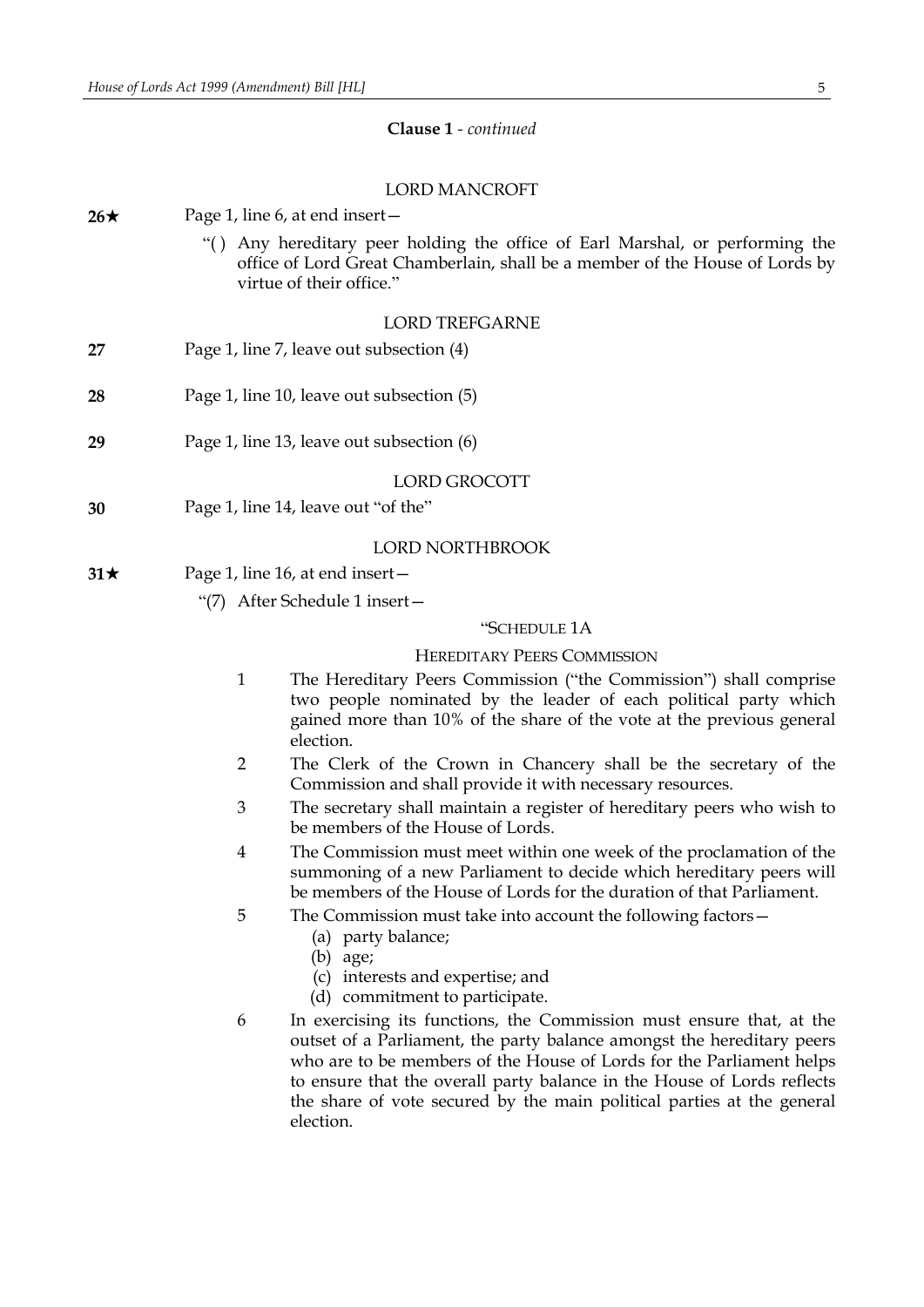7 The Commission may allocate membership by any means of its own choosing, including election, lottery and party lists.""

# LORD TREFGARNE THE EARL OF CAITHNESS

*The above-named Lords give notice of their intention to oppose the Question that Clause 1 stand part of the Bill.*

#### **Clause 2**

# LORD TREFGARNE THE EARL OF CAITHNESS

- **32**\* Page 1, line 18, leave out "the whole of the United Kingdom" and insert "England and Wales"
- **33**\* Page 1, line 18, leave out "the whole of the United Kingdom" and insert "England and Wales and Northern Ireland"
- **34**\* Page 1, line 19, leave out from "force" to end of line 20 and insert "two months after the condition in subsection (2A) is met.
	- (2A) The condition in this subsection is that—
		- (a) the Secretary of State has commissioned an independent review of the benefits that hereditary peers bring to Parliament, and has laid the report of that review before each House of Parliament; and
		- (b) each House of Parliament has passed a resolution agreeing with the report."
- **35**\* Page 1, line 19, leave out from "force" to the end of line 20 and insert "two months after the condition in subsection (2A) is met.
	- (2A) The condition in this subsection is that the coming into force of section 1 is approved by a vote of excepted hereditary peers."
- **36**\* Page 1, line 19, leave out from "force" to the end of line 20 and insert "two months after the condition in subsection (2A) is met.
	- (2A) The condition in this subsection is that the coming into force of section 1 is approved by a vote of all hereditary peers, whether or not excepted under the House of Lords Act 1999."
- **37**\* Page 1, line 19, leave out from "force" to end of line 20 and insert "two months after the condition in subsection (2A) is met.
	- (2A) The condition in this subsection is that the coming into force of section 1 is approved by votes of the excepted hereditary peers who are members of each party or group specified in Standing Orders of the House making provision about excepted hereditary peers."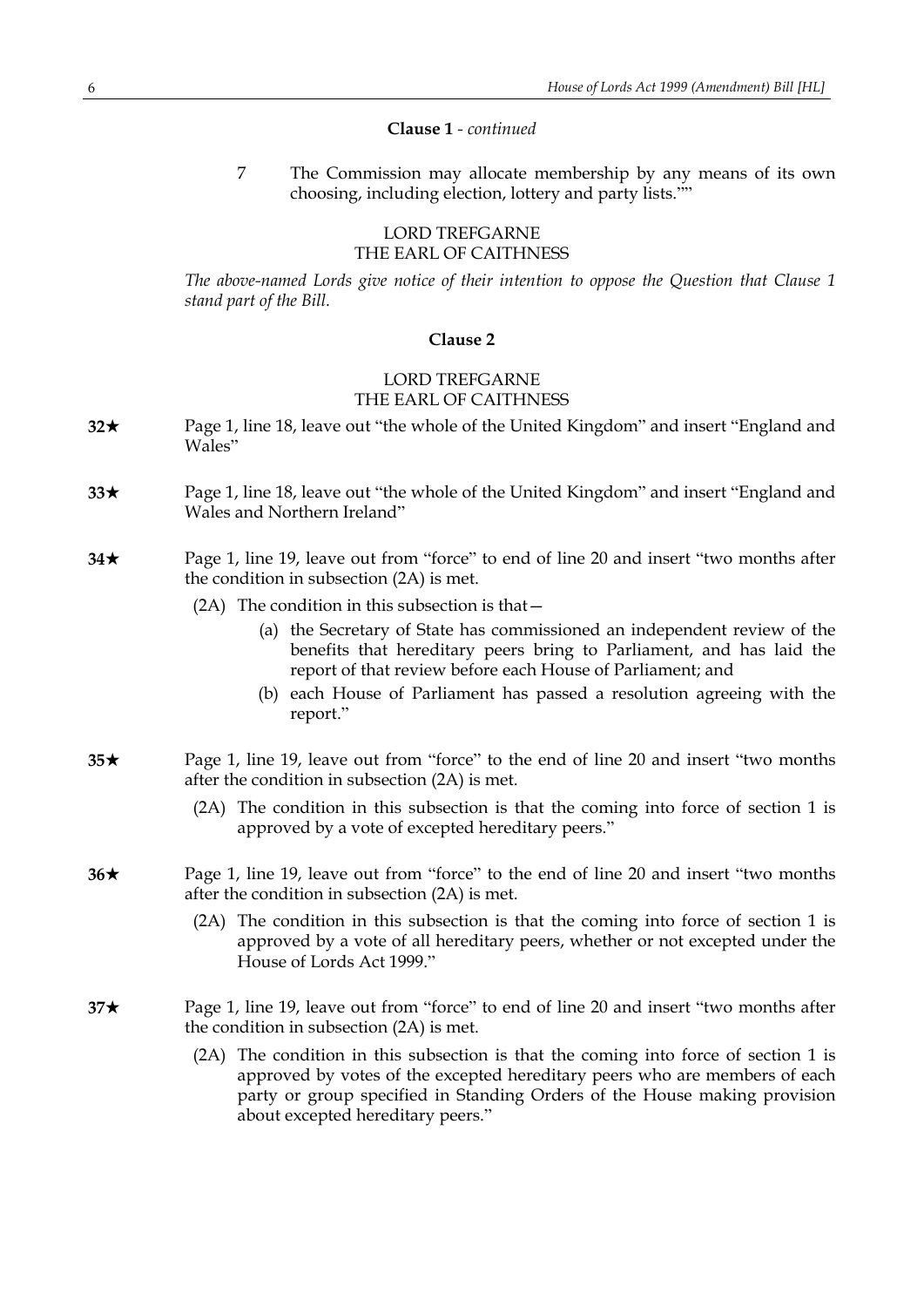- **38**\* Page 1, line 19, leave out from "force" to end of line 20 and insert "on a day appointed by the Secretary of State by regulations made by statutory instrument.
	- ( ) Regulations may not be made under subsection (2) unless a draft of the statutory instrument containing the regulations has been laid before and approved by a resolution of each House of Parliament."
- **39**\* Page 1, line 19, leave out from "force" to end of line 20 and insert "on a day appointed by the Secretary of State by regulations made by statutory instrument.
	- ( ) Regulations may not be made under subsection (2) unless a draft of the statutory instrument containing them has been laid before each House of Parliament, and a period of 40 days has expired without either House passing a resolution that the regulations should not be made."
- **40**\* Page 1, line 19, leave out from "force" to end of line 20 and insert "one month after the condition in subsection (2A) is met.
	- (2A) The condition in this subsection is that the House of Lords has passed a resolution approving the coming into force of section 1."
- **41**\* Page 1, line 19, leave out from "force" to end of line 20 and insert "one month after the condition in subsection (2A) is met.
	- (2A) The condition in this subsection is that the House of Commons has passed a resolution approving the coming into force of section 1."
- **42**\* Page 1, line 19, leave out from "force" to end of line 20 and insert "one month after the condition in subsection (2A) is met.
	- (2A) The condition in this subsection is that each House of Parliament has passed a resolution approving the coming into force of section 1."
- **43**\* Page 1, line 19, leave out from "force" to the end of line 20 and insert "when the condition in subsection (2A) is met.
	- (2A) The condition in this subsection is that the proportion of female hereditary peers who are members of the House of Lords is the same as it was on the day on which the House of Lords Act 1999 was passed."
- **44**\* Page 1, line 19, leave out from "force" to end of line 20 and insert "two months after the condition in subsection (2A) is met.
	- (2A) The condition in this subsection is that—
		- (a) the Secretary of State has commissioned an independent review of the effect on the overall size, composition and effectiveness of the House of the House of Lords of the removal of the 92 excepted hereditary peers, and has laid the report of that review before each House of Parliament; and
		- (b) each House of Parliament has passed a resolution agreeing with the report."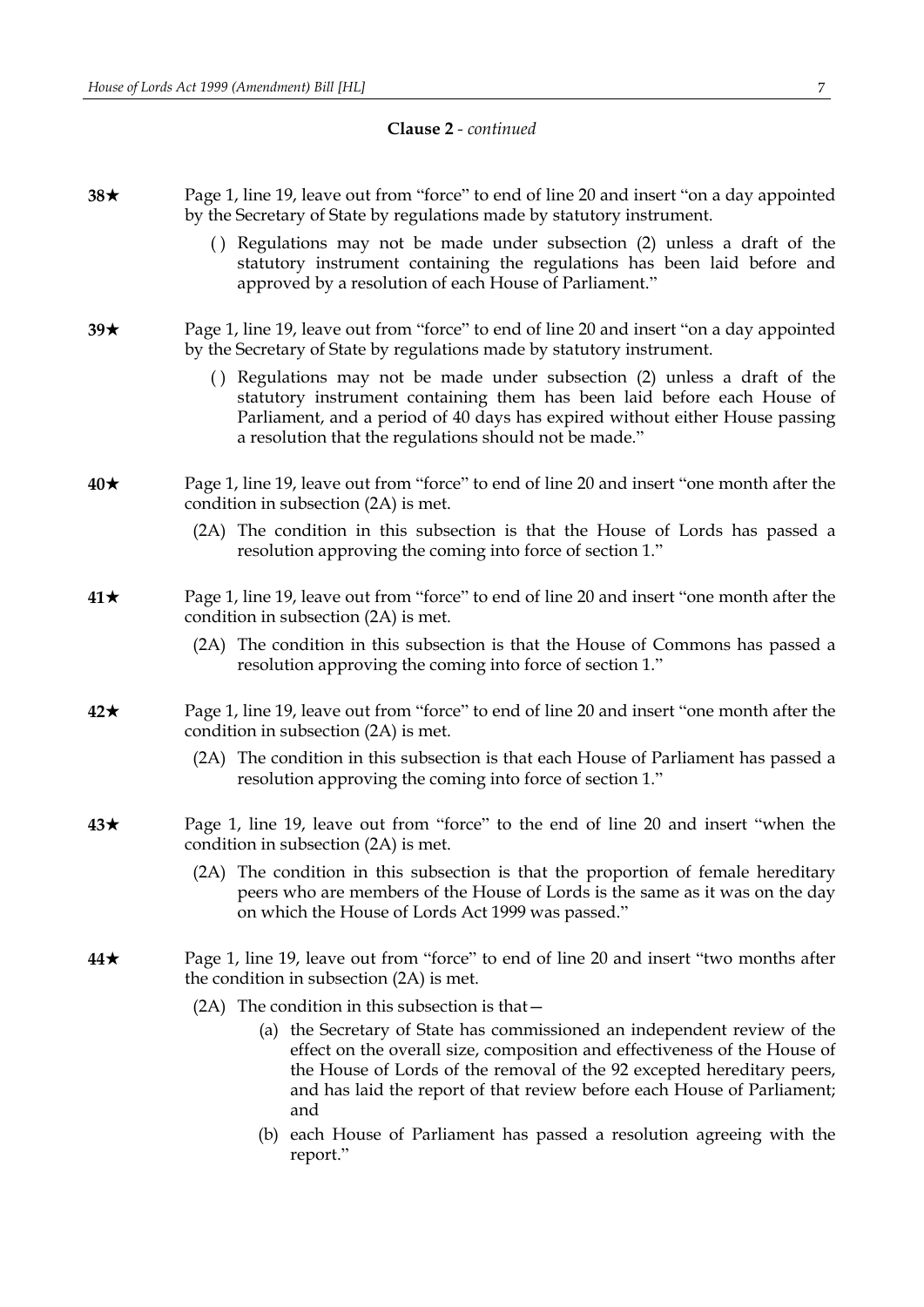| $45\star$       | Page 1, line 19, leave out from "force" to end of line 20 and insert "two months after<br>the condition in subsection (2A) is met.<br>$(2A)$ The condition in this subsection is that $-$<br>(a) the Secretary of State has commissioned an independent review of the<br>effect on the age profile of the membership of the House of Lords of the<br>92 excepted hereditary peers, and has laid the report of that review<br>before each House of Parliament; and<br>(b) each House of Parliament has passed a resolution agreeing with the<br>report." |  |  |
|-----------------|---------------------------------------------------------------------------------------------------------------------------------------------------------------------------------------------------------------------------------------------------------------------------------------------------------------------------------------------------------------------------------------------------------------------------------------------------------------------------------------------------------------------------------------------------------|--|--|
| $46\star$       | Page 1, line 19, leave out "two months" and insert "one year"                                                                                                                                                                                                                                                                                                                                                                                                                                                                                           |  |  |
| $47\star$       | Page 1, line 19, leave out "two months" and insert "two years"                                                                                                                                                                                                                                                                                                                                                                                                                                                                                          |  |  |
| 48              | Page 1, line 19, leave out "two months" and insert "three years"                                                                                                                                                                                                                                                                                                                                                                                                                                                                                        |  |  |
| $49\star$       | Page 1, line 19, leave out "two months" and insert "four years"                                                                                                                                                                                                                                                                                                                                                                                                                                                                                         |  |  |
| $50\star$       | Page 1, line 19, leave out "two months" and insert "five years"                                                                                                                                                                                                                                                                                                                                                                                                                                                                                         |  |  |
| $51\star$       | Page 1, line 19, leave out "two months" and insert "six years"                                                                                                                                                                                                                                                                                                                                                                                                                                                                                          |  |  |
| $52\star$       | Page 1, line 19, leave out "two months" and insert "seven years"                                                                                                                                                                                                                                                                                                                                                                                                                                                                                        |  |  |
| $53\star$       | Page 1, line 19, leave out "two months" and insert "eight years"                                                                                                                                                                                                                                                                                                                                                                                                                                                                                        |  |  |
| 54 $\star$      | Page 1, line 19, leave out "two months" and insert "nine years"                                                                                                                                                                                                                                                                                                                                                                                                                                                                                         |  |  |
| $55\star$       | Page 1, line 19, leave out "two months" and insert "ten years"                                                                                                                                                                                                                                                                                                                                                                                                                                                                                          |  |  |
|                 | <b>LORD TRUE</b>                                                                                                                                                                                                                                                                                                                                                                                                                                                                                                                                        |  |  |
| 56              | Page 1, line 20, at end insert ", provided that on that day no political party has a<br>higher percentage of the total number of politically affiliated peers in the House of<br>Lords than the percentage of the votes cast for that party in the preceding general<br>election.                                                                                                                                                                                                                                                                       |  |  |
|                 | () Should the condition in subsection (2) not be fulfilled, section 1 will only come<br>into force on the first day of the month following the date on which all political<br>parties represented in the House fulfil that condition."                                                                                                                                                                                                                                                                                                                  |  |  |
| LORD NORTHBROOK |                                                                                                                                                                                                                                                                                                                                                                                                                                                                                                                                                         |  |  |
| $57\star$       | Page 1, line 21, at end insert –                                                                                                                                                                                                                                                                                                                                                                                                                                                                                                                        |  |  |
|                 | This Act ceases to have effect five years after it is passed, unless the condition<br>"(3A)<br>in subsection (3B) is satisfied.                                                                                                                                                                                                                                                                                                                                                                                                                         |  |  |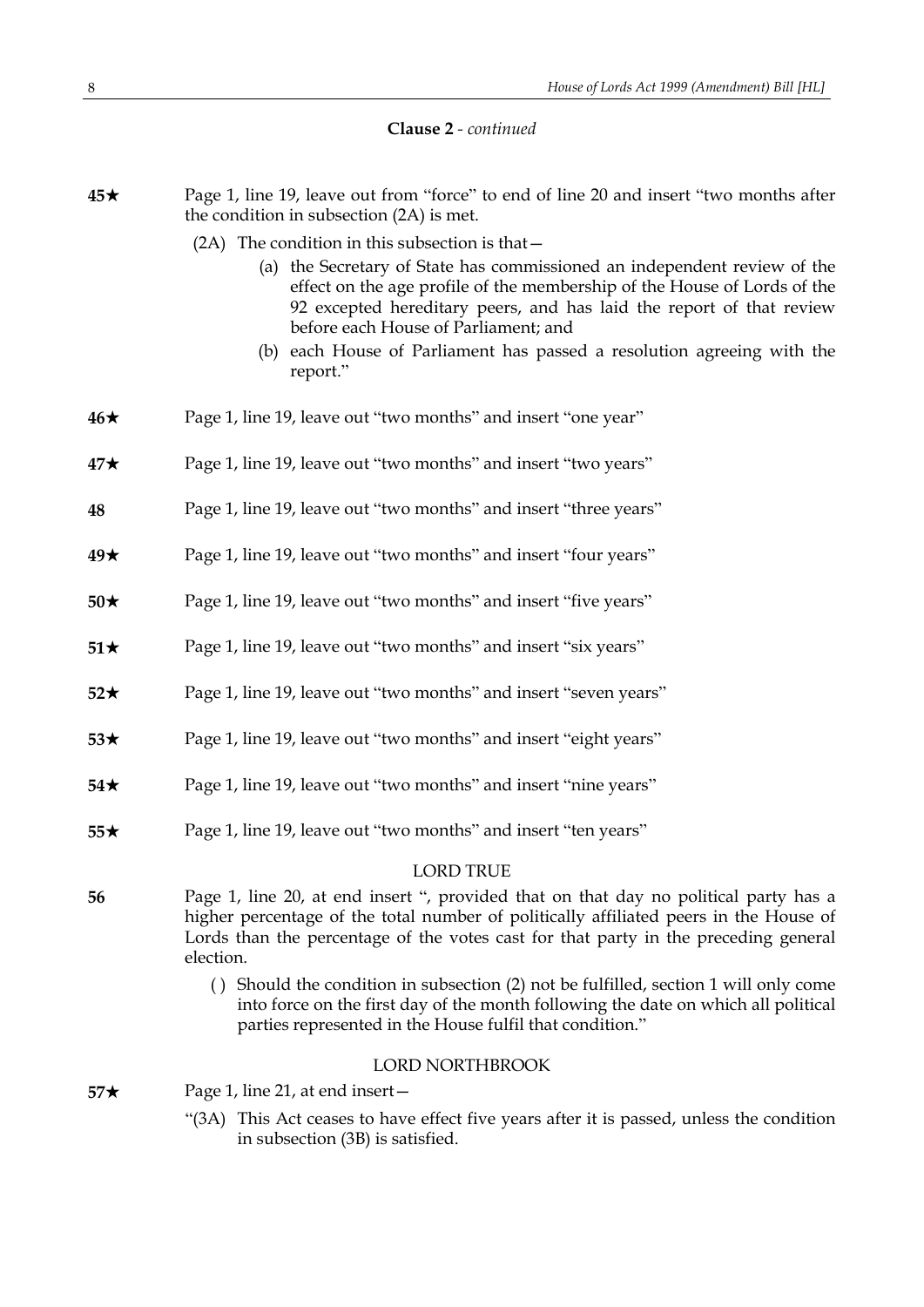(3B) The condition in this subsection is that a majority of the hereditary peers who are members of the House of Lords by virtue of the House of Lords Act 1999 as amended by this Act have voted that the Act should remain in force."

# LORD MANCROFT

**58**★ Page 1, line 21, at end insert —

- "(3A) This Act ceases to have effect 10 years after it is passed.
	- (3B) At the end of the period of 10 years, the number of excepted hereditary peers who are members of the House of Lords shall once again be made up to 92, 90 of whom shall be elected by hereditary peers from amongst the hereditary peerage, in accordance with Standing Orders of the House."

## **After Clause 2**

#### LORD NORTHBROOK

## **59**\* **Preamble**

Insert the following Preamble—

"Whereas it is no longer intended to substitute for the House of Lords as it at present exists a Second Chamber constituted on a popular basis:"